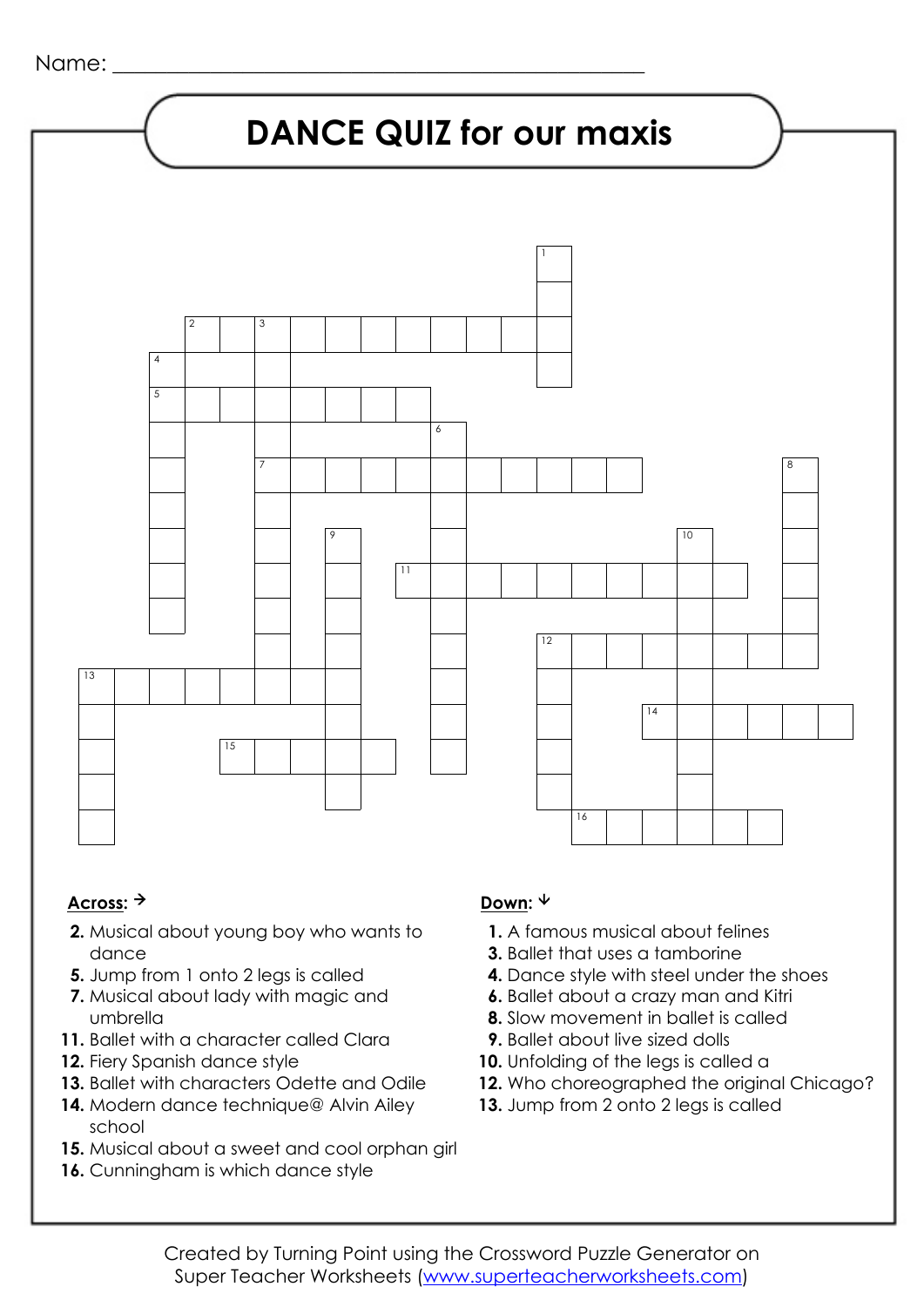# **DANCE QUIZ for our maxis**

Note to Teacher / Parent: Copy the following word bank onto the back side of the crossword puzzle if you'd like.

### Word Bank:

| CATS             |
|------------------|
| <b>COPPELIA</b>  |
| <b>FLAMENCO</b>  |
| <b>DEVELOPPE</b> |
| <b>ANNIE</b>     |
| NUTCRACKER       |

MODERN DONQUIXOTE MARYPOPPINS FOSSE TAPDANCE SAUTE ANNIE ADAGIO ASSEMBLE SWANLAKE HORTON

BILLYELLIOT LAESMERALDA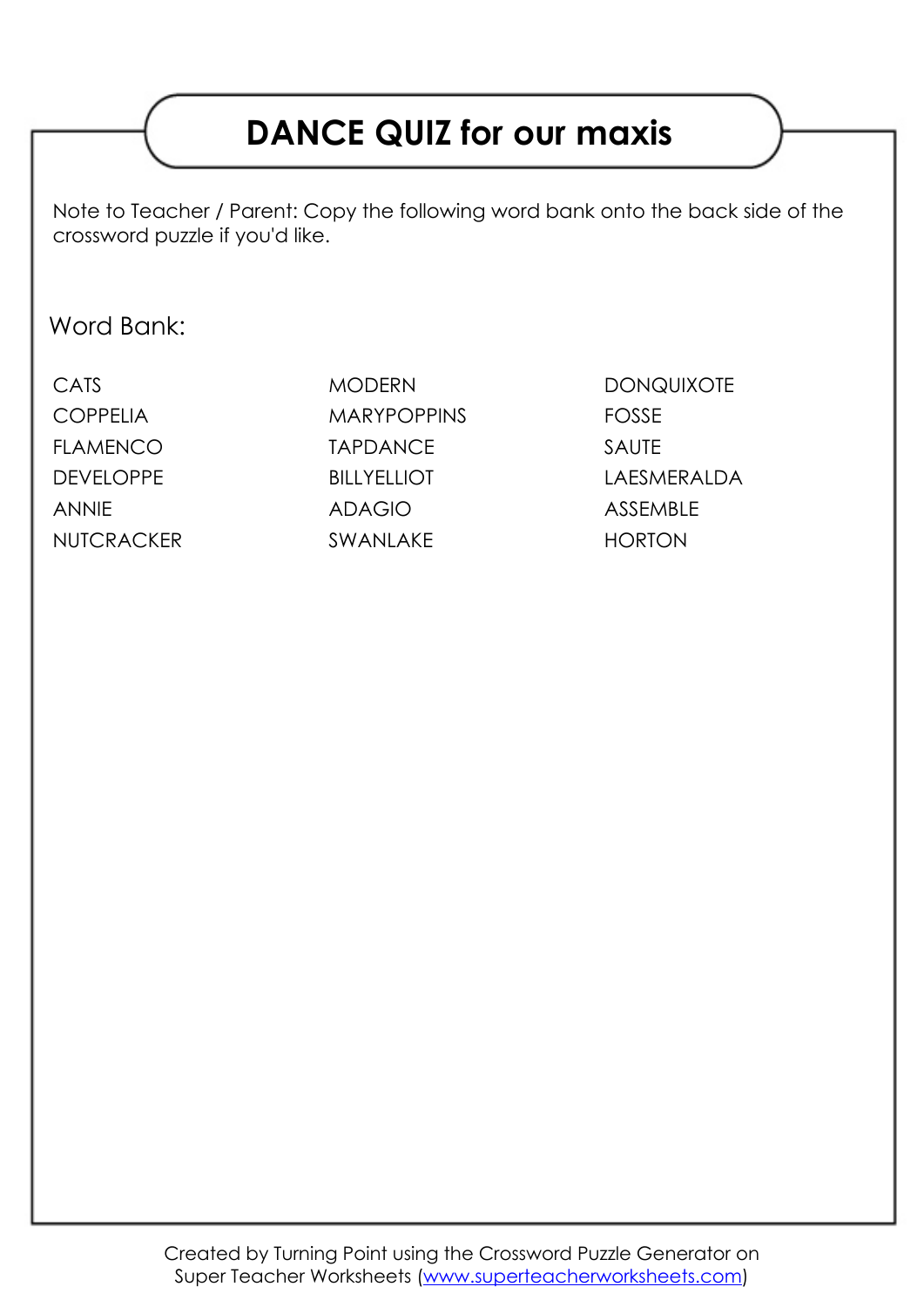## SOLUTION

## **DANCE QUIZ for our maxis**



#### Across: <sup>→</sup> Down: <sup>↓</sup>

- **2.** Musical about young boy who wants to dance
- **5.** Jump from 1 onto 2 legs is called
- **7.** Musical about lady with magic and umbrella
- **11.** Ballet with a character called Clara
- **12.** Fiery Spanish dance style
- **13.** Ballet with characters Odette and Odile
- **14.** Modern dance technique@ Alvin Ailey school
- **15.** Musical about a sweet and cool orphan girl
- 16. Cunningham is which dance style

- **1.** A famous musical about felines
- **3.** Ballet that uses a tamborine
- **4.** Dance style with steel under the shoes
- **6.** Ballet about a crazy man and Kitri
- **8.** Slow movement in ballet is called
- **9.** Ballet about live sized dolls
- **10.** Unfolding of the legs is called a
- **12.** Who choreographed the original Chicago?
- 13. Jump from 2 onto 2 legs is called